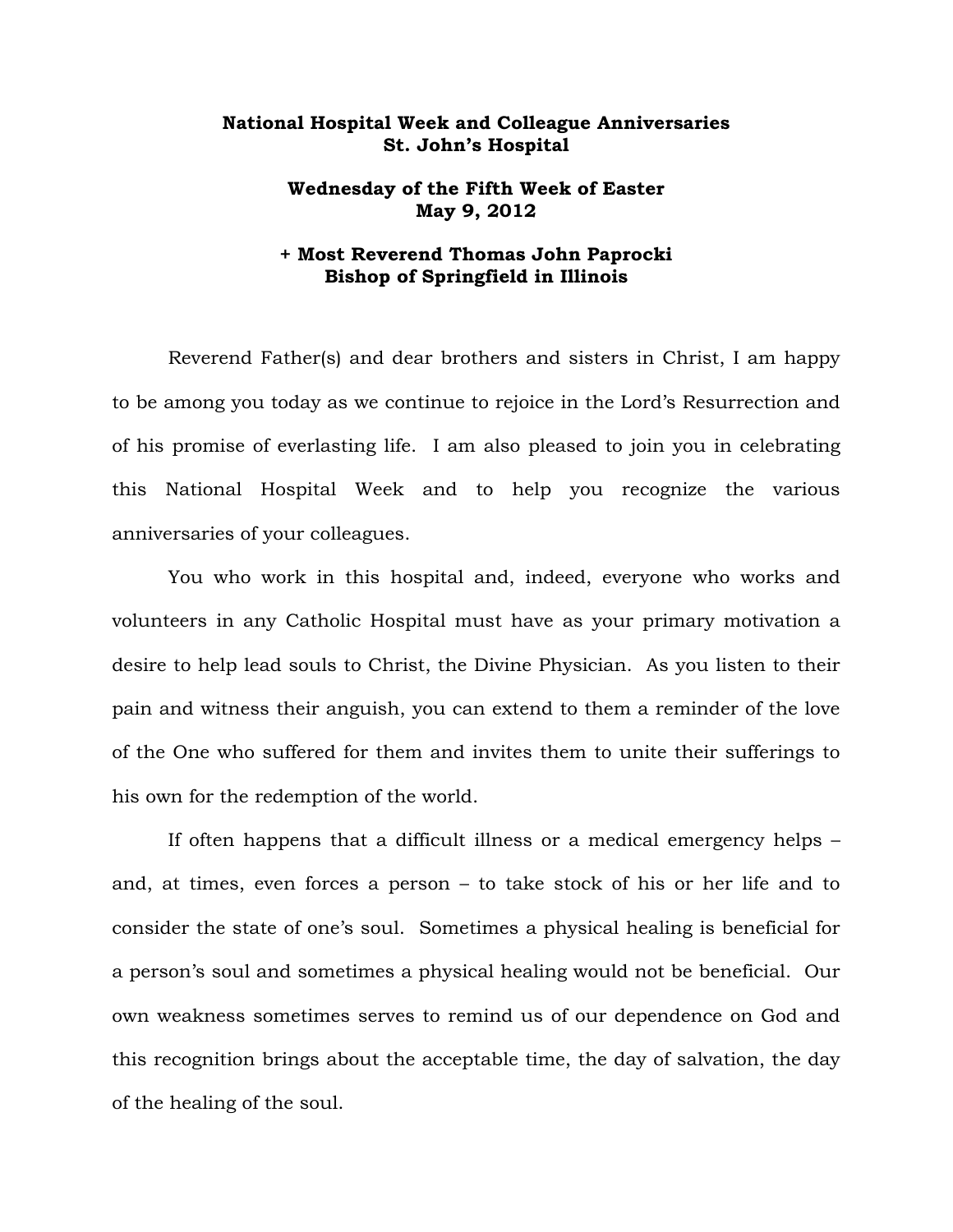It is against this backdrop that Saint Paul says today, "Behold, now is the acceptable time; behold, now is the day of salvation" (II Corinthians 6:2). The word "salvation" has at its root the word "salve." Salvation is about health, but not just a physical health, but the spiritual health of the soul.

 To you, dear patients, present with us by closed-circuit television and in spirit at the altar of the Lord, I offer a special greeting. Know that in your illness and pain, the Lord Jesus has not abandoned you. When he humbled himself to take on our humanity, he took on also our weakness and on the Cross he suffered with us and for us. Now he invites you to join your suffering to his for the redemption of the world. He accompanies you even now. Take comfort in his presence; pour out your soul to him and he will give you peace.

 As you know, the theme this year for National Hospital Week is "Making Miracles Happen." Strictly speaking, we know that only God performs miracles but, as we see so often in the lives of the Saints, he often makes use of simple and docile instruments to bring about these miracles. We see this particularly clearly in the life of the great Wonder-Worker of Padua, Saint Anthony, one of the early followers of Saint Francis of Assisi.

 So often we think of the many miraculous physical healings as the most meaningful, but in reality the greatest miracles are those that occur when a soul turns back to the Lord, when a person opens his or her life to God. The initiative in these miracles always belongs, of course, to God, who always calls out to us and invites us return the love he first gives us.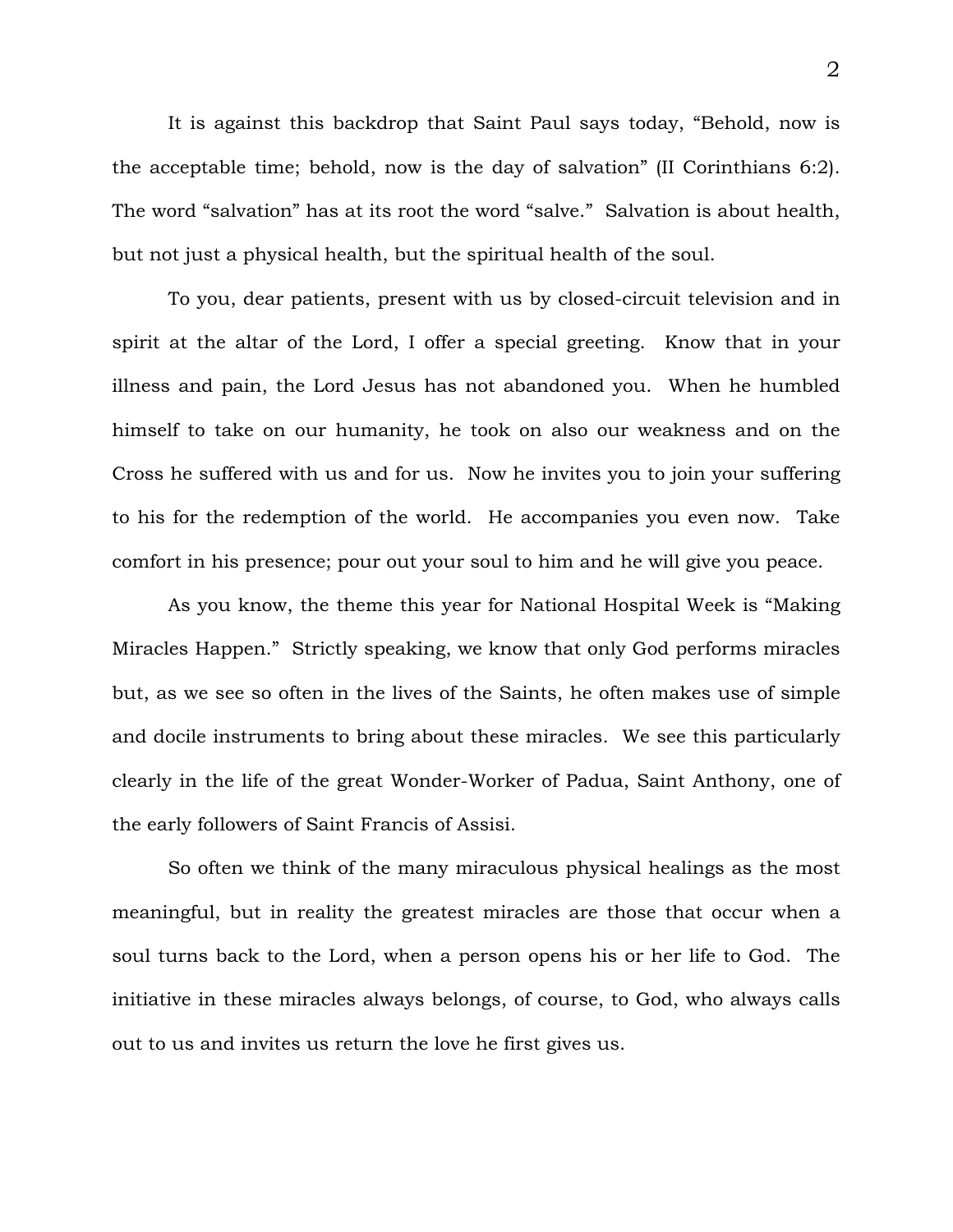Even so, men and women who remain open to the prompting of the Holy Spirit can also have a role to play in such miracles through their words and actions as they seek to bear witness to God's love for his people.

 Today the Lord says to us, "Just as a branch cannot bear fruit on its own unless it remains on the vine, so neither can you unless you remain in me" (John 15:4). Dear medical professionals, if you wish to be humble and docile instruments in the hand of the Lord, if you desire to ask him to work miracles through you, you must first of all seek always to remain in him.

 In the waters of Baptism, we were joined to Christ and made one with him in his Body, which is the Church. When, through our sin, we are separated from Christ the vine, he seeks to reconcile us again to himself through the sacrament of confession. He nourishes and strengthens our union with him through the gift of his own Body and Blood in the Eucharist. He wants us to remain in him so that we might daily grow in holiness, that he might strengthen within us the virtues of faith, hope, and love.

 If we are constantly united to Christ, then, as He says, we can "ask for whatever you want and it will be done for you" (John 15:7). But this presupposes that what we ask is that the Lord's will be done; if we are united with Him, we want only what He wants. What is it that the Lord wants? He wants us to be saved, to be united with Him, that we bear much fruit, so that His joy might be in us and our joy might be complete. In short, He wants us to be with Him in heaven.